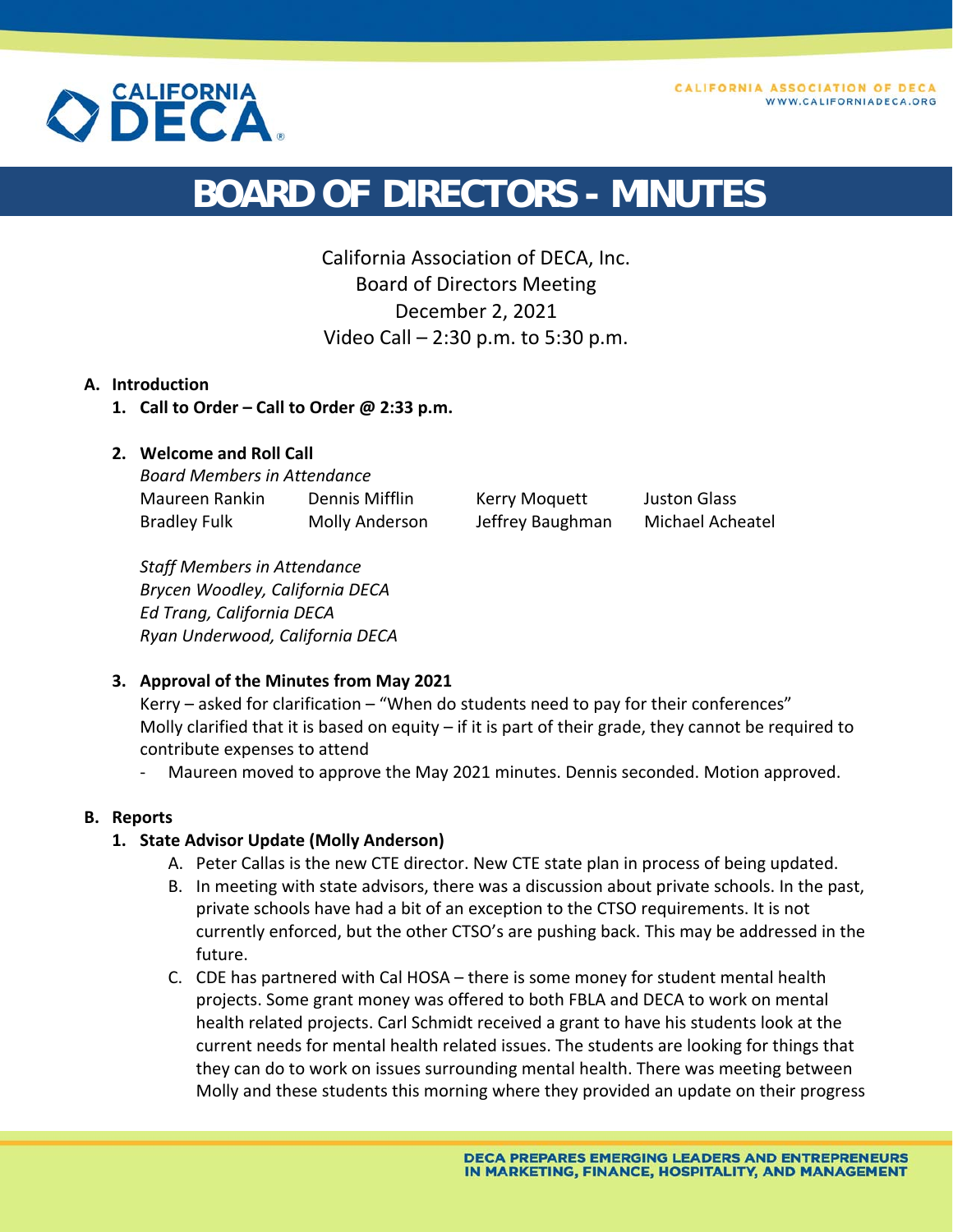

towards their project. Molly wanted to ensure that this work is made visible to those at the CDE level.

- D. Kerry asked for an update about grant dollars. Molly said there should be an update soon from the state on this. Possibly looking at March 2022.
- E. Ryan asked if there were discussions at the state level about the reasons behind some of the rules. Molly said that it always revolves around the 11 elements of high quality CTE programs. The CDE believes that you get your highest quality programs when you have highly qualified leaders at the top. Ryan asked about the pathway requirements. Molly mentioned that they don't have a set plan to approach this, but she is working on reasonable exceptions with individual cases.
- F. Molly has been in preliminary discussions with Brycen about PD opportunities for DECA advisors. Molly mentioned that we may be adding an advisor PD track to the CDC's to support advisors during the district conferences. This would be possibly coming in the 22‐23 school year.

# **2. Management Team Report**

# **A. Membership/Conference Review & Stats**

- a. Last year we had 4,469 which was down from 5,550 the year prior due to COVID. This year we are tracking towards 5,000+, which would allow us to retain our ICDC slots.
- b. CDC numbers SoCal 404, SV 719, NorCal 728. These numbers are live at the moment so they could go up still. These numbers are approaching pre‐pandemic numbers. We are closely monitoring the new Omicron variant of COVID‐19 and unsure of the impact this will have on conference attendance.
- c. Advisor conference numbers were good, but perhaps not so for the advisor kick‐ off event. There were 50 advisors in attendance this year at the advisor conference. This was a higher than anticipated attendance and shows positive growth.

# **B. Status of Chapter Grant Funds**

a. CA DECA has completed requirements for receiving the money. It has moved to the state approval part of the process. Chapters will receive likely last year and this year's money. Molly mentioned that she remembers signing the approval in November and it is likely moving forward, but she is going to check on the progress.

# **3. State Officer Team Report**

- **A. Documents for this are in the folder for the board meeting.** 
	- i. Kerry mentioned that the officer team is out visiting chapters and was curious if they were going to continue reaching out to visit chapters around the state. Brycen mentioned that they are doing this as much as the school restrictions will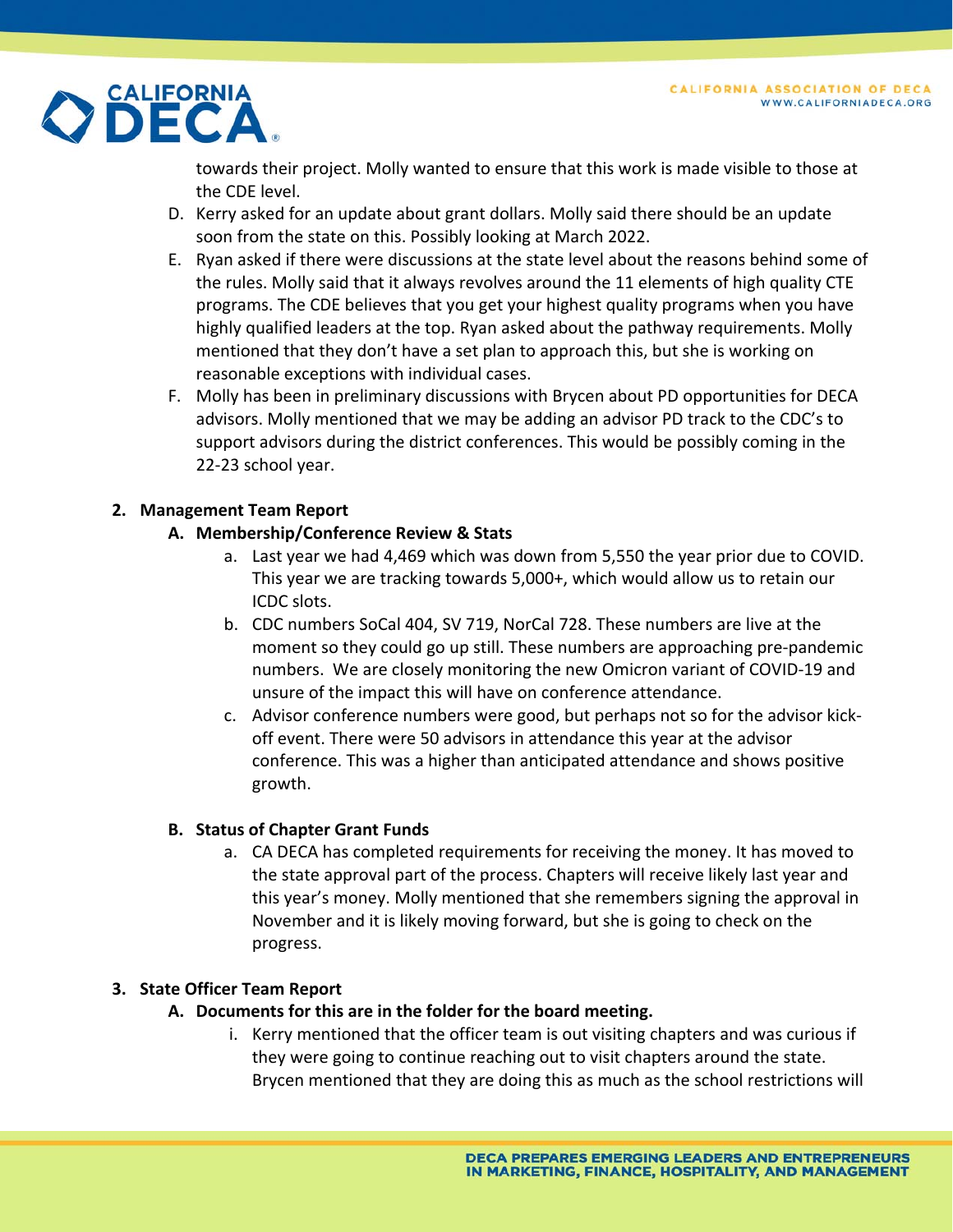

allow it to happen due to COVID. They are doing Zoom meetings as well to complement their outreach efforts.

#### **C. Action Items**

#### **1. Financial**

#### **A. Review and approval of 2020‐21 year‐end Financial Statements**

- a. Opened to questions no questions asked.
- b. Brad moved to approve the 2020‐2021 year‐end financial statements as presented. Maureen seconded. Motion passed

#### **B. Review and approval of 2021‐22 year‐to‐date Financial Statements**

- a. We have received these financials to date.
- b. As always, it is a bit hard to predict the year at this time because we haven't received conference funds yet.

#### **C. 990 Group Filing Submitted**

a. 990 was submitted and accepted by DECA Inc.. They are now in their approval process.

#### **D. Audit Update**

- a. Audit committee ‐ update. Dennis said that they audit group mentioned that they found no red flags in the audit.
- b. Brycen mentioned that the auditor is doing a great job, but they are not moving as fast as we're used to. This is due to personal issues with the audit group and they are working towards finishing up the process.
- c. Kerry mentioned that the report seemed rather brief from her experience. The report was very concise and mentioned no issues. Dennis mentioned that he would compare this audit to the previous one for reference. Ryan mentioned that they were exhaustive with their questions about our group. He thought that because of the process they have established, they thought there would be fewer questions. Ryan felt the questioning was high quality. Ryan felt this firm did a great job of describing our business overall and did some things very well in the process. Brycen felt they asked for a great deal of information, and they were quite thorough.
- d. Maureen mentioned that on p. 9 paragraph 2, they said that our board of directors was composed of paid members.
- e. Ryan mentioned that at our next meeting we could move to close up the process from the audit committee and the board.
- f. For the May meeting, we should probably get bids for the next audit to be reviewed at the May meeting. Dennis suggested that the CDE could really help in the process by having a person from the CDE who does these audits. Ryan mentioned having seen this in other states and said he liked not having auditors used to government financials working on non‐profit financials from experience.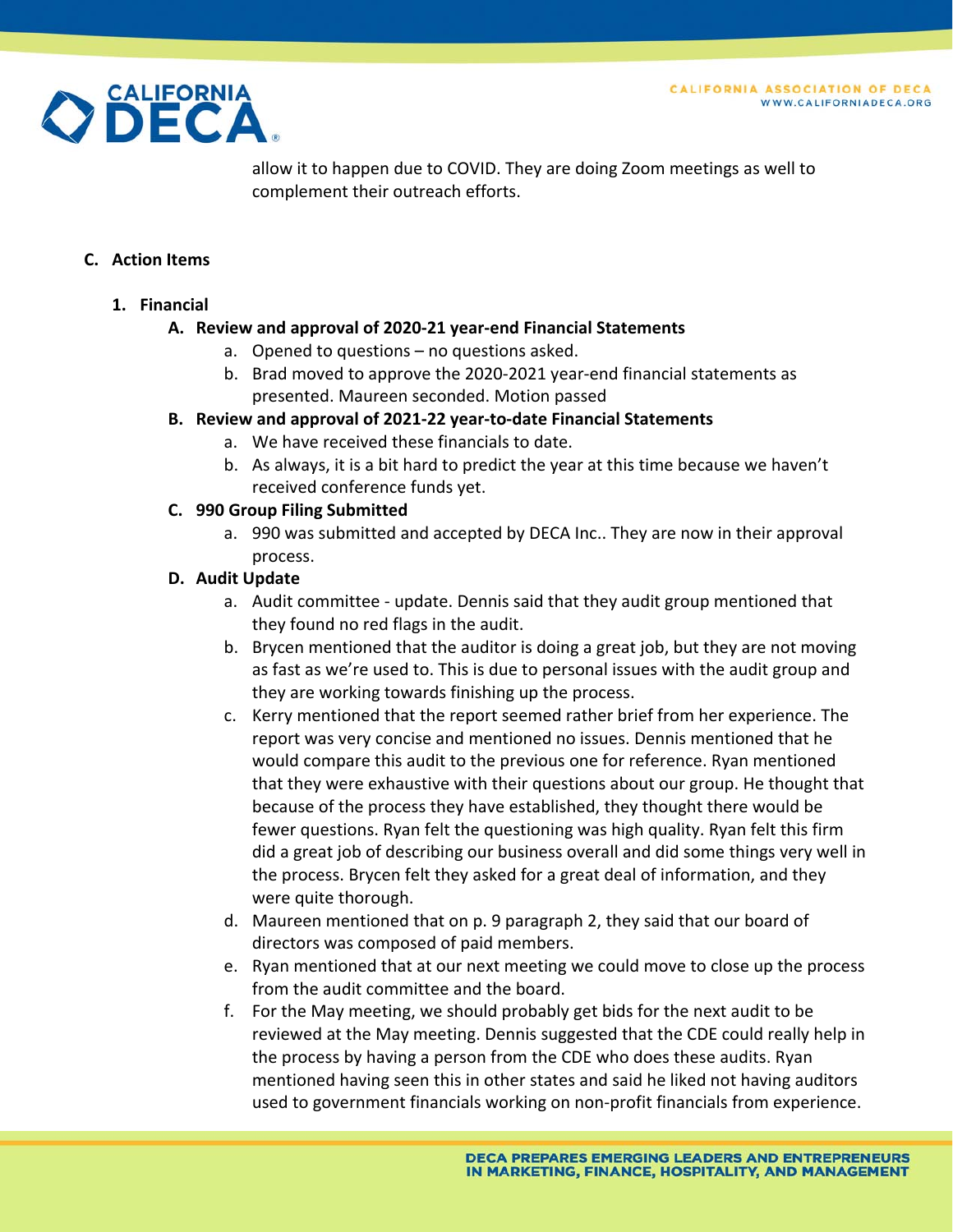

- g. Dennis and Michael agreed to remain the audit committee. No one else requested to join. Michael and Dennis to come to May meeting with quotes.
- h. Meeting confirmation that we have received the audit. Nothing to approve at this time.

# **2. Executive Officer Candidate Discussion**

- a. Daniel Bowen has submitted an application to run for executive officer. He submitted on time. Next step is a screening committee. Nothing for the board to do, but the screening candidate reviews materials to see if the candidate is approved to run.
- b. The board has been notified that someone has asked to run.
- c. Kerry and Molly agreed to be part of the committee on behalf of the board.

# **3. District & State Conference Updates & Discussions**

- a. With Omicron first cases hitting the US just now, we don't have enough information about it yet to know what kind of impact it is going to have on the conferences. The Management Team has communications going out to the different counties to discuss the plans for conferences.
- b. Advisors will be reminded of the COVID procedures and expectations. Social distancing and masking will be required. Even though some areas don't require masks, the governors mandate extends to schools and school events so masks will be required at all events.
- c. Discussion point if the conference is cancelled will people get their money back?
	- i. Kerry mentioned that her group wants assurance that there is a testing/vaccination requirement. Brycen said it is determined by the county where the event is held. NorCal it is required right now. Currently not in Santa Clara county or Orange County. The state mask requirement still holds regardless of local rules.
	- ii. Regarding refunds, there are hotel and CA DECA related comments.
		- 1. CA DECA has attrition penalties if we don't have enough rooms booked based on the contract.
		- 2. In the registration packets, it mentions that COVID related issues will be addressed on a case‐by‐case basis. For power trip, DECA was giving a 50% refund in these last‐minute scenarios. We are considering a similar approach.
		- 3. Santa Clara Marriott is flexible with numbers. NorCal seemed to be a little flexible. In SoCal, they are less inclined to allow us to get out of the contract in a COVID related emergency.
		- 4. Brycen recommended that we refund a chapter for their registration if the local rules prevent them from attending and it is out of their control.
		- 5. As a contingency plan, we can always revert to virtual like we did last year and the Management Team feels comfortable making this change if needed.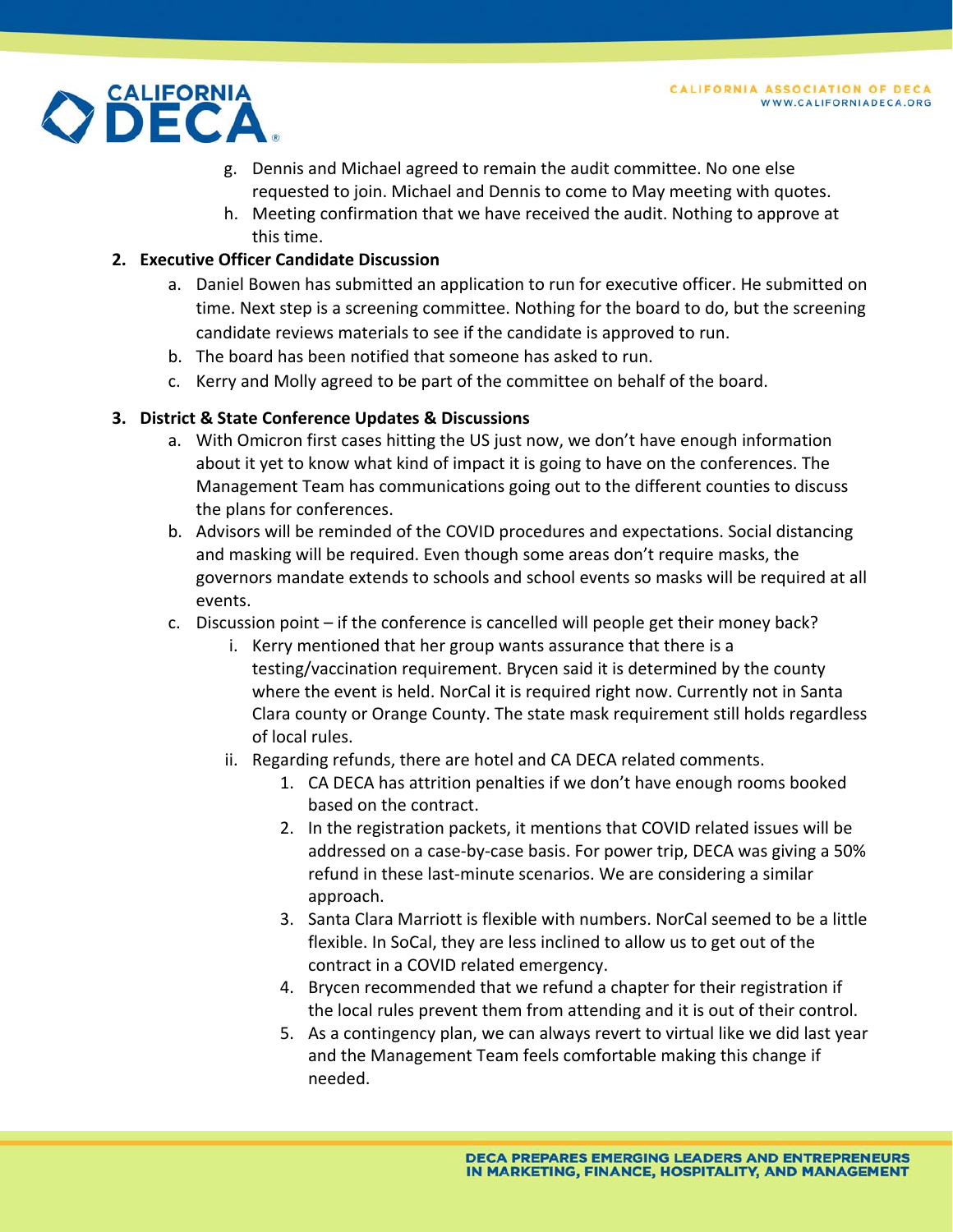

- 6. Brycen mentioned that we will give refunds to the extent that we can, we will give refunds, but there is only so much we can do.
- 7. We may need an emergency meeting if something happens that requires mass refunds.
- 8. It looks like SoCal has the potential to be a tough hotel to get out of the attrition fee if it comes to it. There has been issues with the hotel selling rooms currently for cheaper prices than we were contracted for, but the hotel is not honoring the lower prices.
- 9. Molly requested that we let chapters know that we will work with them, but that we may not be able to refund anything if circumstances dictate it.
- iii. Brycen mentioned that chaperones at SV were concerned that we charge a fee for chaperone in SV. This doesn't happen in the other districts.
	- 1. This topic will be rediscussed in May.

# **4. Advisor Conference 2022**

# **a. September 16‐17, 2022 (Friday‐Saturday)**

- i. Many advisors mentioned wanting to be back in person.
- ii. Attendance was higher in years where we were in person.
- iii. Kerry mentioned being in support of in person. Juston seconded.
- iv. Discussion about where to have this conference was held.
- v. Michael motioned that we go to a Northern California advisor conference on 09/16‐09/17. Location to be determined by management team. Molly seconded. Motion passes.
- b. Dennis mentioned that we need to contact Anaheim about Disneyland for the state conference because of the new reservation system.

# **D. Next Meeting: May 13, 2022 (Location?)**

- a. Typically, people travel on Thursday, the meeting is on Friday (5/13).
- b. Molly said that the board meeting may need to be held in Sacramento because the state advisor is not allowed to travel.
- c. Brycen mentioned that the meetings can be quite expensive if not held at the site of a conference where we have contract concessions which provide free sleeping rooms and meeting space.
- d. Ryan mentioned that forward planning at these meetings would be good to revisit to look at our long‐term plan for DECA.
- e. Molly mentioned a preference for at least one meeting to be in person because people may be fresher and able to concentrate on larger decisions without distractions.
- f. Dennis moved that the May board meeting be held virtual in the morning on May  $13<sup>th</sup>$ . Molly seconded. Motion passed.
- g. Brycen mentioned that DECA may be able to help with sub costs if needed.